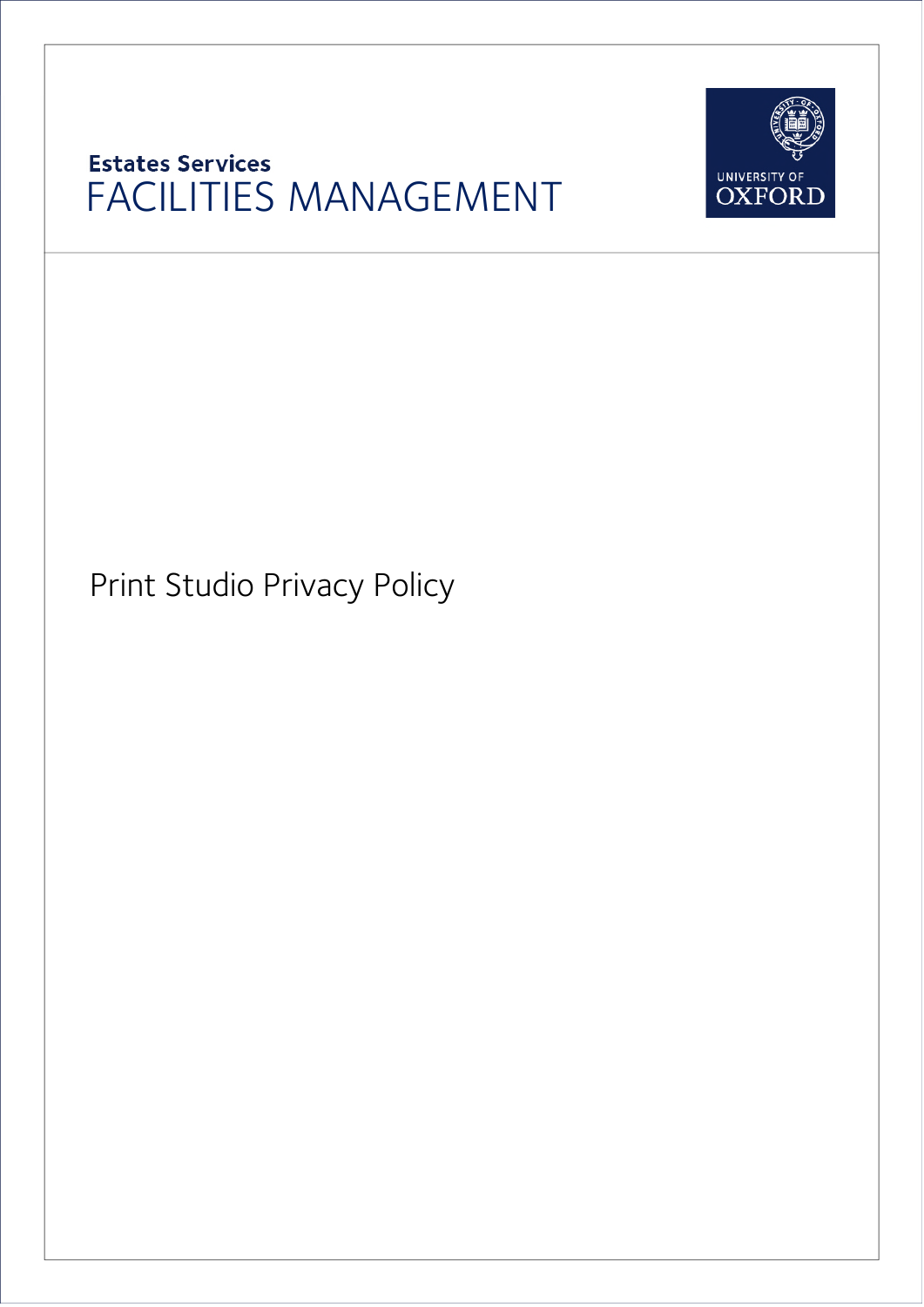# Data protection

In the course of completing a request for our service, you have provided information about yourself ('personal data'). We (the University of Oxford) are the 'data controller' for this information, which means we decide how to use it and are responsible for looking after it in accordance with the General Data Protection Regulation and associated data protection legislation.

#### How we use your data

We will use your data to provide you with the services and/or products you have requested, including providing you with a quotation for the service.

We need to process your data for this purpose/these purposes in order to fulfil our contractual obligations to you or to take steps at your request prior to entering into a contractual relationship.

We will only use your data for the purposes for which we collected it, unless we reasonably consider that we need to use it for another related reason and that reason is compatible with the original purpose. If we need to use your data for an unrelated purpose, we will seek your consent to use it for that new purpose.

#### Who has access to your data?

Access to your data within the University will be provided to those who need to view it as part of their work in carrying out the purposes described above.

We may share your data with companies who provide services to us, such as for specialised printing services. These companies are required to take appropriate security measures to protect your data in line with our policies. We do not allow them to use your data for their own purposes. We permit them to process your data only for specified purposes and in accordance with our instructions.

#### Retaining your data

We will retain your data for 1 year after completion of the service in order to meet our purposes, including those relating to legal accounting and reporting requirements.

#### **Security**

Your data will be held securely in accordance with the University's policies and procedures. Further information is available on the University's Information Security website https://www.infosec.ox.ac.uk/.